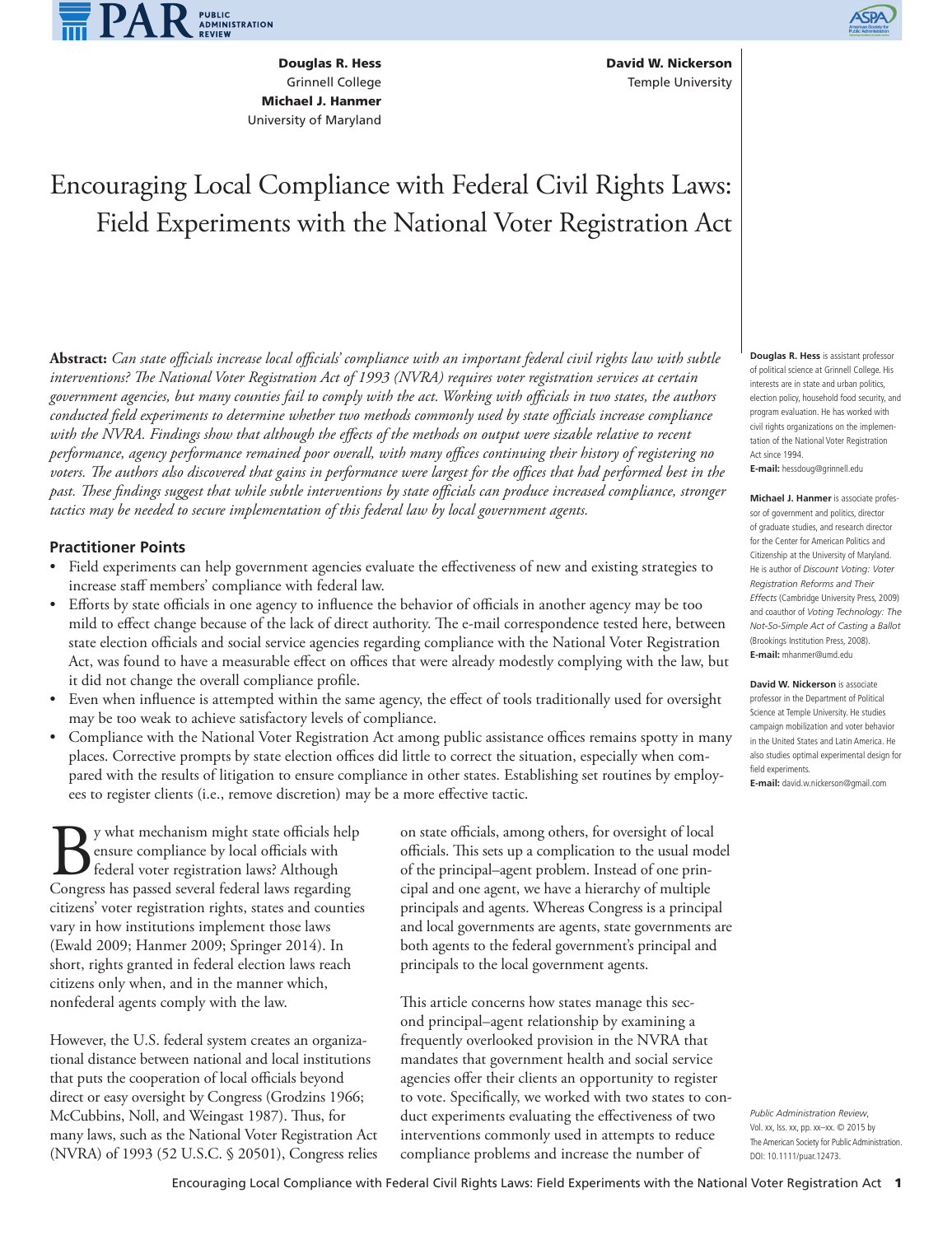voter registration applications submitted by public assistance offices. In one state (state A), we randomly varied the timing of when social service agency employees were trained. In the other state (state B), we randomly varied the content of e-mail messages sent by the state's chief election office to county social service offices aimed at reminding offices of the need to register clients.

Our hypothesis is that these minimal interventions will be most effective among offices that are compliant with the law to a greater degree because the norm and office procedures implementing the law are already in place in these offices. Conversely, offices that are less compliant with the dictates of the federal law are not expected to be responsive to the interventions because the prompts from the state are insufficient, in themselves, to overcome a lack of both norms and established procedures surrounding their NVRA-related duties.

We find that while both interventions improved voter registration performance over the very low baseline performance, this effect is observed only among offices that are already attempting to register their clients to some extent. This suggests that simple interventions from the state, such as e-mail reminders and brief trainings, may improve the performance of some local agency bureaucrats, but the offices most in need of improvement are largely immune to these interventions. More robust oversight may be required on the part of the state or federal government to ensure compliance with the NVRA.

# **The National Voter Registration Act**

The United States is among a minority of developed nations that require citizens to affirmatively register to vote in elections (Massicotte, Blais, and Yoshinaka 2004).<sup>1</sup> This has allowed political groups to use state voter registration laws and state and local voter registration procedures to shape the demographics of election participation (Ewald 2009; Keyssar 2000; Piven, Minnite, and Groarke 2009). Finding that "discriminatory and unfair registration laws and procedures can . . . disproportionately harm voter participation by various groups, including racial minorities," Congress passed the NVRA to increase access to voter registration applications (52 U.S.C. § 20501 [a][3]).2 Although it was vetoed by President George H. W. Bush, the act was signed into law by President Bill Clinton in 1993, and states were to implement it beginning in January 1995.

NVRA proponents believe the act can bring about a more representative electorate by increasing access to voter registration applications (Piven and Cloward 2000). For example, people with low incomes are much less likely to register and vote than people with higher incomes. In the presidential election year prior to the NVRA becoming law, only 55.0 percent of eligible citizens in the bottom decile of family income were registered to vote, compared with 85.3 percent of eligible citizens in the top decile (Current Population Survey, November 1992 Supplement).3 Among the NVRA's many provisions, the one that may most directly address this gap requires voter registration services at agencies administering programs that primarily serve low-income households.<sup>4</sup> These agencies are to offer voter registration services when clients apply for benefits, seek recertification of eligibility for benefits, or notify the agency of a change in address (52 U.S.C. § 20506).

States were to implement the NVRA starting in January 1995. However, resistance to the NVRA by a few Republican governors Even with several populous states failing to initially comply, 2.6 million voter registration applications were completed at public assistance agencies alone during the first two years after the act's implementation (FEC 1997).<sup>6</sup> While the voter turnout rate of registrants in these offices was not on par with those who registered in other ways, more than 50 percent did vote in the first two presidential elections after the NVRA took effect, exceeding some scholars' expectations (Hanmer 2009).

After the initial success, the biennial tally of voter registrations at social service agencies declined dramatically in many states sometimes by more than half—and remained low even when the number applying for benefits at these agencies increased (Hess and Novakowski 2008). Evidence from NVRA-related litigation and investigations by the DOJ and civil rights organizations, including site visits by observers and depositions from officials, revealed numerous cases of long-standing noncompliance with the NVRA in these agencies (Committee on House Administration 2008; Danetz 2013; Herman 2008; Hess and Novakowski 2008).<sup>7</sup> Indeed, noting these widespread compliance problems, the 2014 Presidential Commission on Election Administration referred to the NVRA in its final report as "the election statute most often ignored" by officials (2014, 17).

Campaigns by advocates to increase compliance have occasionally produced dramatic results in increasing the number of citizens registering to vote through public assistance offices, with the largest gains following litigation. These results seem to belie arguments that poor performance is attributable to client disinterest or the availability of voter registration at other sites. For instance, social service agencies in Ohio and Missouri each transmitted more than 100,000 voter registration applications in the 12-month periods after the states settled with private plaintiffs regarding violations of the NVRA. These results compare extremely well with the paltry number of voter registration applications in the 24 months prior to the beginning of litigation (Demos 2010; Project Vote 2010).

Several studies have found that the NVRA (or similar policies) can assist in creating a more representative electorate (Herman, Hess, and Groarke 2008; Rigby and Springer 2011; Rugeley and Jackson 2009). Therefore, the failure of some states and counties to allow the act to live up to its potential is of normative concern because the composition of the electorate shapes political representation (Bartels 2008; Griffin and Newman 2005).

# **Bureaucratic Compliance and the NVRA**

There are many reasons why the implementation of any policy might go awry and why agencies might underperform.8 For instance, bureaucrats charged with implementing a new policy might resist additional tasks or use their discretion in ways contrary to the intent of some legislative sponsors (Lipsky 1980). In addition, many policies require cooperation between separate agencies, and the capacity to cooperate or the quality of the cooperation can be a hurdle to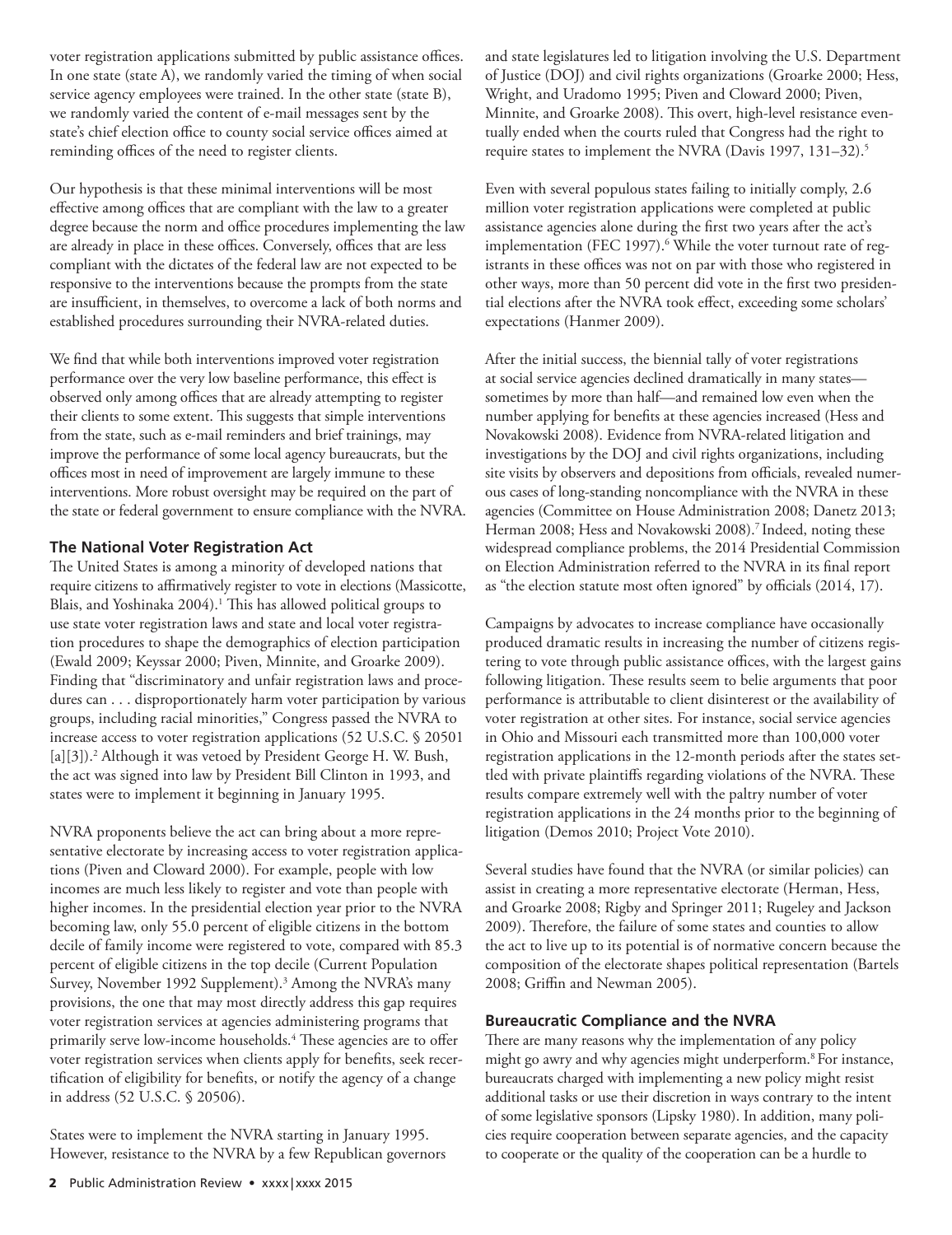implementation (Bardach 1998). Moreover, lacking information, training, or resources, agencies or their staff members simply may not be up to the tasks assigned them. What the law intends for agencies to do may also be unclear—sometimes even intentionally so, depending on legislative compromises or the complexity of the problem being tackled (Edelman 1992; Matland 1995; McCubbins, Noll, and Weingast 1987). Policies also may be poorly designed for shaping the behavior they aim to change (Schneider and Ingram 1990).<sup>9</sup>

Of course, agency heads, political appointees, and elected officials can all intervene to provide their own sources of resistance to implementation. For example, governors may oppose federal directives, seeing them as intrusions into their sphere of power ("states' rights") or as burdens that strain their resources ("unfunded mandates"). Actors outside of government, such as private citizens and advocacy organizations, can also get involved in the implementation game through a variety of means, including litigation to halt a program, ensure enforcement, or challenge how a law is interpreted, thus fundamentally affecting what is executed (Bullock and Lamb 1984).

Despite the exasperation frequently expressed in works on implementation, government often does get its work done. Steps can be taken to ameliorate many of the problems that exist between policy design and policy reality: legislation can be clarified through

rulemaking, information sharing between agencies can be increased with new technology, enforcement powers can be deployed to engender compliance, and so on. In other words, there is reason to believe that failed or poor implementation can be corrected.

But why, in particular, has implementation of the NVRA been problematic in state health and human services agencies? On the surface, implementing the NVRA provisions involving these agencies is straightforward. Staff mem-

bers are to give clients a voter registration application and ask clients whether they wish to register to vote. Clients' responses to the offers are then recorded, and staff members assist clients with the voter registration application as they would for any other agency form. Finally, offices are to transmit completed voter registration applications to election officials (52 U.S.C. § 20506).

While these steps appear simple, they create new tasks for employees who are already burdened with significant amounts of paperwork, and these "street-level bureaucrats" are a likely starting point for implementation problems (Lipsky 1980). Just as police officers have discretion on which traffic infractions to enforce at a given moment, intake workers in social service offices may decide to emphasize different parts of their jobs at different times.

The "motor voter" provision of the NVRA solved this principal–agent problem by mandating that voter registration applications be built into the paperwork for a driver's license or state identification card. This ensured that the voter registration application was always provided and that citizens would not need to provide their name or address multiple

Despite the exasperation frequently expressed in works on implementation, government often does get its work done. Steps can be taken to ameliorate many of the problems that exist between policy design and policy reality.

The incentive for state election offices to monitor and police compliance with the NVRA is substantially diminished when implementation is not a priority for the federal government.

times (Piven and Cloward 2000).10 In other words, as long as local motor vehicle offices used the forms or software compliant with the NVRA, the cost of oversight of these agents was reduced. However, the public assistance provision in the NVRA made no such procedural demands, and the specific language used in the section (52 U.S.C. § 20506) left more room for interpretation of appropriate implementation.

While the wiggle room that this difference in the law created for social service agencies led to procedures that were harder to oversee because they were less "automated," and thus increased the opportunity for spotty compliance, the documented cases of persistent or statewide noncompliance are harder to explain. The structure of NVRA oversight in a three-tiered federal system and implementation requiring the cooperation of separate agencies may be contributing factors. The NVRA is implemented by county-level agencies that are generally housed within a state's department of social services or health and human services (names for these departments and institutional arrangements vary by state). However, the task of coordinating compliance with the law is left to the state's chief election officer—often the secretary of state but occasionally a state board of elections or the state attorney general—who has no budgetary or appointment power over social service offices. With no direct line of authority over these offices, the state's chief election

> officer has two primary courses of action to rectify poor performance.

First, the election office could "pull the fire" alarm" (McCubbins and Schwartz 1984) and inform either the DOJ or the governor of the problematic compliance, but these can be costly actions. Complaining to a governor about the performance of another department violates norms in decentralized policy domains (Mazmanian and Sabatier 1989, 184) and could create ill will among bureau-

crats, political appointees, and elected officials across the board. This dynamic would be even more pronounced if an agency were to go outside the state and enlist the help of the DOJ, which, along with private citizens, is allowed to bring enforcement litigation against agencies that are not complying.

The second option is "policing," or monitoring compliance and intervening instead of waiting to act after violations occur (McCubbins and Schwartz 1984). Implementation of the act requires interaction between bureaucrats who otherwise would have no contact: election officials and health and human services officials. Thus, we would expect that technical assistance and monitoring could be more difficult. More importantly, because monitoring and training are not costless, and would be unlikely to be acted on for

> disciplining noncompliant counties (for the reasons given earlier), state-level officials may find other uses of their limited time, perhaps focused on officials over which they do have authority.

The incentive for state election offices to monitor and police compliance with the NVRA is substantially diminished when

Encouraging Local Compliance with Federal Civil Rights Laws: Field Experiments with the National Voter Registration Act **3**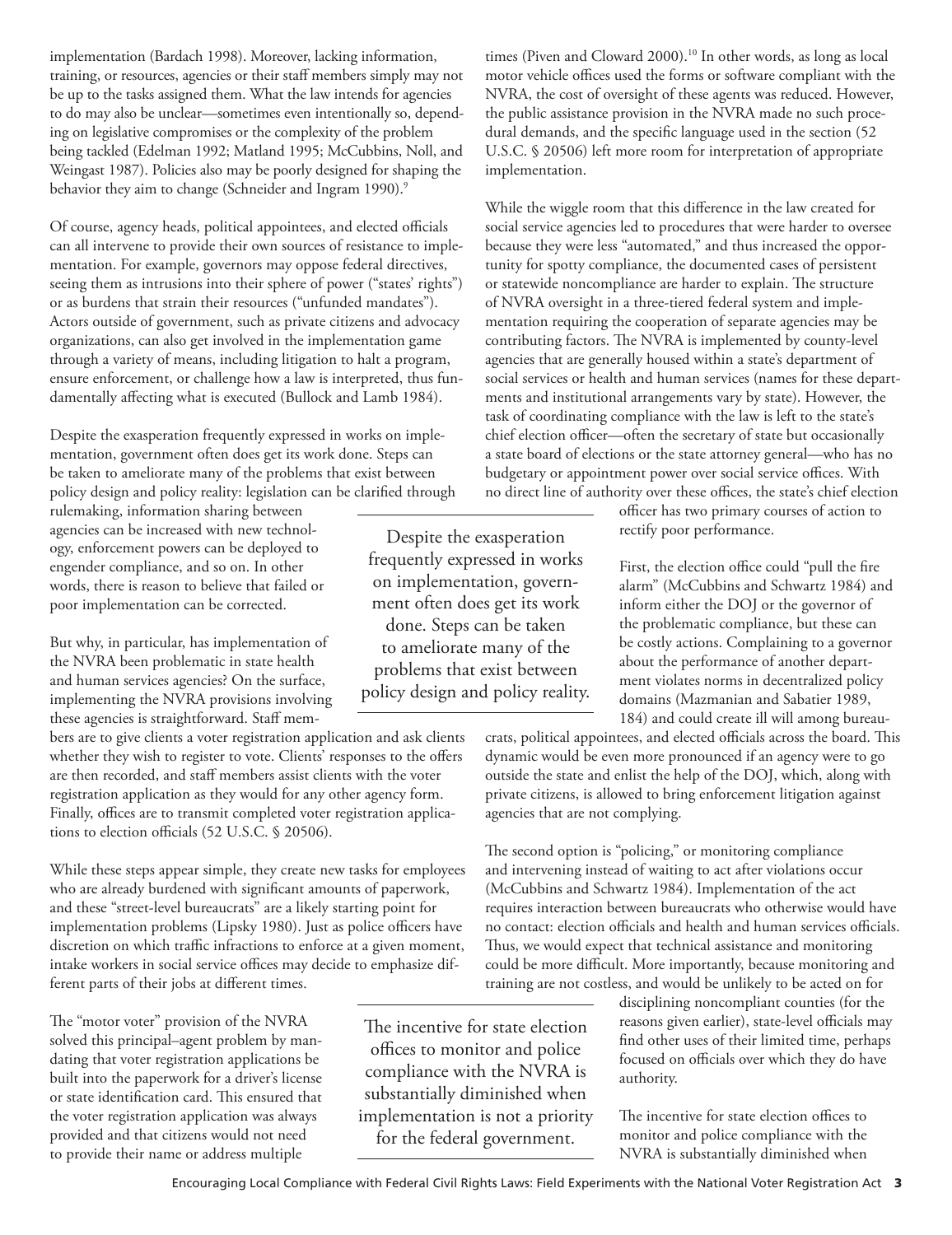implementation is not a priority for the federal government. Advocacy groups began to report noncompliance with the NVRA at the local level in 2004—pulling fire alarms proactively and entering the implementation process as new actors—and also found that enforcement at the federal-level had been lax for many years despite evidence of noncompliance presented to the DOJ (Demos and Project Vote 2004; Piven, Minnite, and Groarke 2008; Schumer 2009). Thus, if a state's chief election officer had reported violations to the DOJ, it was likely that no action would have been taken. Taken together, the forces leading to the NVRA's decline were not countered by forces commonly identified as leading to improvement (Bullock and Lamb 1984; Mazmanian and Sabatier 1989, 280–81).

Facing noncompliance by many county governments, an inability to issue disciplinary actions directly, and an unwillingness to report violations to higher authorities, there are few options left for state officials interested in improving compliance. An ideal intervention would utilize existing forms of communications between state and county-level offices to increase compliance with the NVRA, but what forms should those interventions take, and do they work?

To begin to answer these questions, we assisted two states with experiments to test the ability of tools for compliance typically used by state officials.

## **Field Experiments to Increase Agency-Based Voter Registration Activity**

Following evidence of widespread noncompliance in two populous states provided by advocates and confirmed by state officials, the state election officials in one state and social service officials in the other were eager to partner with us to test simple methods for increasing local (i.e., county-level) bureaucrats' compliance with the NVRA. Both of the states involved had seen increases in NVRA performance following technical assistance provided by advocates to state officials. However, this assistance was provided two or more years before the experiments, and both civil rights advocates and state officials still expressed concern about agency compliance. Indeed, in both states, many offices had registered no clients for at least several months in the year prior to our study.

In cooperation with a state social service office in state A and the chief election office in state B, we designed two separate field experiments that officials in the respective states carried out. While paired testing and experimental audits have been used in the field to test for discrimination in several areas of civil rights, such as housing and employment (Bertrand and Mullainathan 2003; Pager and Quillian 2005; Ross and Turner 2005), we are not aware of prior attempts to use field experiments to test tactics that may increase bureaucratic compliance.

The treatments in the two experiments are typical of those that state officials use to spur agency staff members to comply with various policies and procedures. In state A, we tested a computerbased training module for local agency employees. In state B, the

treatments consisted of written e-mail communications to local agency managers reinforcing NVRA policies. Given the authority structure, intergovernmental dynamics, and lax federal enforcement surrounding the NVRA, these treatments represent two of the compliance tools remaining to officials who cannot or do not want to pay a higher price.

## **Expectations**

In both states, our goal was to increase bureaucratic compliance by heightening attention to agencies' required voter registration services. Training, subtle interventions, and cues can affect targeted behaviors in some contexts (e.g., Kroll and Moynihan 2015; Shafir 2013; Thaler and Sunstein 2008). Interventions reminding clerks

that voter registration is both a part of the agency's mission and a legal requirement should encourage agency staff to be more cognizant of this aspect of their job and, given the room for improvement that officials and advocates had found, produce more voter registration applications.

However, some offices might not have accepted voter registration as part of their agency's core mission (e.g., meeting the basic needs of low-income households), especially given the lack of funding and previous experi-

ence working with election officials.<sup>11</sup> Piven, Minnite, and Groarke recount evidence of implementation problems at the level of office workers that ranged from outright hostility (e.g., workers removing voter registration forms from clients' packets) to the more mundane (e.g., workers' lacking awareness of their responsibilities under the NVRA) (2009, 123-25). The moderate interventions in our experiments are more likely to work provided that office managers or staff members have accepted implementing the NVRA as part of their work. Thus, the effect of the treatments should be conditional on the existing level of commitment to this aspect of the agency's mission.

Basic training and correspondence guarantee that every social service office should be at least minimally aware of the requirement to register clients to vote. However, for these interventions to translate into action, some prior commitment may be necessary. In other words, offices that regularly submit voter registration applications are signaling that they not only are aware of the requirement but also view it as part of their job description and have a process set up to request and process registration forms. Thus, the training intervention in state A and the communication interventions in state B should serve as prompts that draw increased attention to the tasks necessary for compliance, thus increasing the number of registrations submitted.

In contrast, offices that routinely report registering few or no clients demonstrate through their actions a lack of awareness of or commitment to their NVRA duties or the lack of a regularized process to request and submit registration applications. Subtle communication will be unlikely to shake their prior understanding of their job or approach to conducting business. In these circumstances, a subtle reminder may not be enough to drive managers and frontline staff members to learn about and take on a new task or to reverse

Facing noncompliance by many county governments, an inability to issue disciplinary actions directly, and an unwillingness to report violations to higher authorities, there are few options left for state officials interested in improving compliance.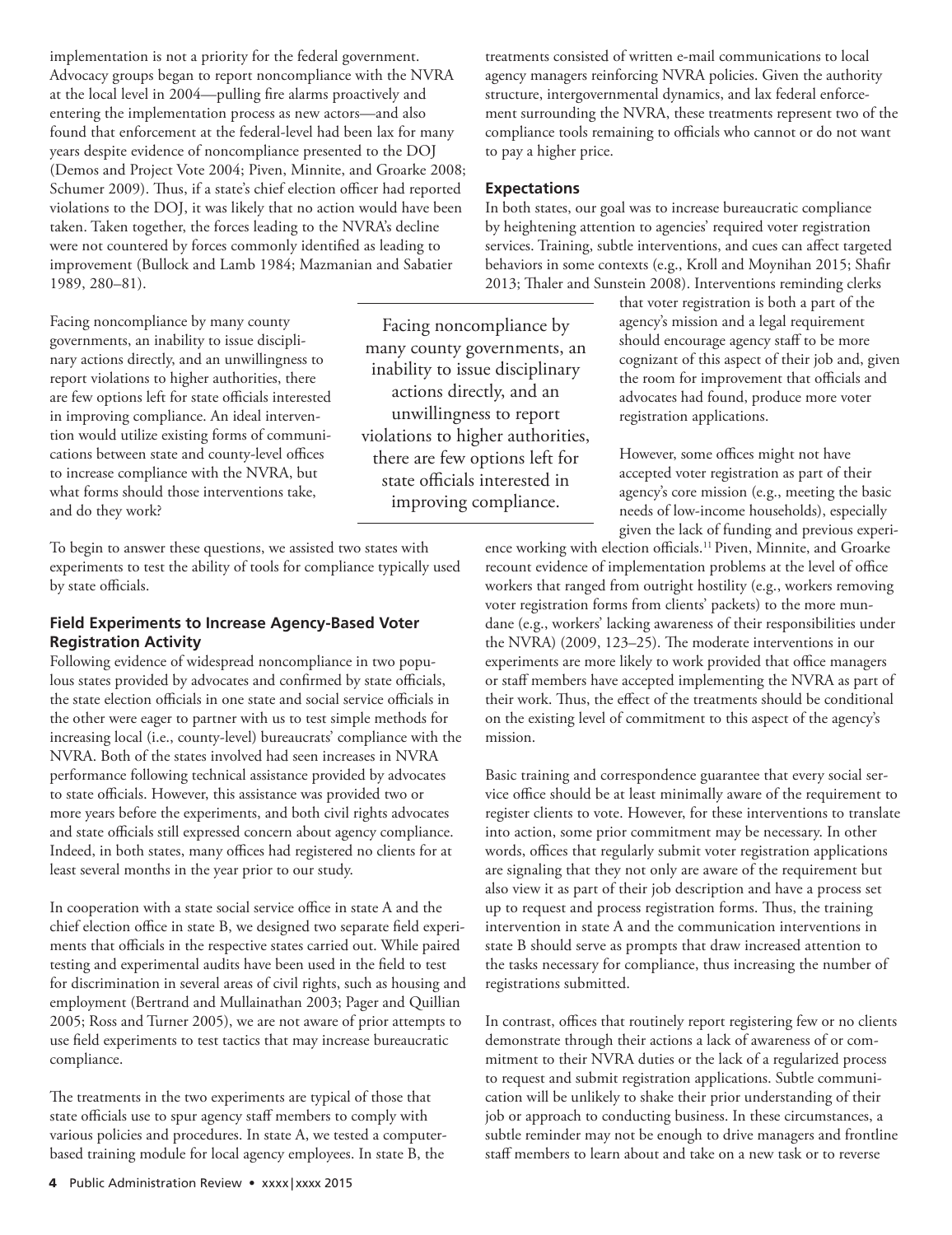decisions that local officials may have made in the past to bypass or limit implementation of the NVRA.

One might argue that offices need some threshold of activity to get into the routine of asking clients to register. If true, this would help explain why those with high levels of previous performance are more responsive to the treatment. For example, Mann (2014) suggests that a low threshold of activity around voting by mail in some states explains implementation problems with that policy. However, given the simplicity of implementing an agency voter registration process (e.g., many small offices have successfully implemented registration services) relative to establishing voting by mail (which requires checking eligibility, checking signatures, preparing the appropriate ballot, and mailing the ballot in a timely fashion), we do not believe that such a threshold of activity is necessary. Instead, we think that agency culture is the main force (see also Hanmer 2009 on early and late adoption of registration laws).

It should be noted that our treatments were constrained by the bounds of the usual communication style of state officials to county officials. While more aggressive treatments may have been desirable, the state-level officials were unwilling to "push the envelope" and, understandably, wanted to avoid ruffling feathers. These treatments represent the most aggressive treatments that the officials would agree to, and as a result, our treatments accurately represent the true ability of states to improve compliance using typical means.

## **Research Design and Results**

The field experiments were implemented during the run-up to the 2010 congressional elections in two populous states that have recently been presidential battleground states. Both states' social service offices are administered at the county level, and the statelevel offices were committed to the experimental methodology. The random assignment to treatment and control conditions ensures that, on average, the treatment and control counties will be identical except for the treatment applied (see table A1 in the supplemental appendix in the online version of this article). Any differences in voter registration application rates after the treatment can be attributed to the treatments themselves.

#### *Experiment 1: State A Methods and Data*

State A's social service office encourages compliance with the NVRA by requiring that county social service employees complete a training module on the NVRA each year. The training module, accessed online, is a narrated slideshow lasting 14 minutes that explains the rules and procedures for implementing the NVRA in social service offices. The module stresses that compliance with the NVRA is a legal requirement. After they pass a short quiz and complete a survey at the end of the module, employees receive a certificate of completion, which they are to present to their local agency coordinator.

Our goal in state A was to evaluate the effect of the training module on the number of voter registration applications submitted by social service agencies. Because officials in state A wanted to maintain their policy of requiring the NVRA training for all employees, we randomly assigned the 120 local jurisdictions used for analysis to the timing of when they received an e-mail announcing the training period.<sup>12</sup> On August 10, 2010, officials from the state social service

office sent an e-mail to the local agency coordinators in the treatment group announcing that the training was open and that eligible staff had to complete the training by the end of the month.<sup>13</sup> Offices in the control group were sent the training announcement on November 1, 2010.

In order to improve the efficiency of our estimates and ensure balance on observable traits, we stratified the randomization of counties (Nickerson 2005). We constructed strata by creating propensity scores for submitting forms and size of the population. All results include a fixed effect for the strata used for randomization (based on propensity scores for submitting forms starting in November 2008, the number of clients seen, and the broader population in the county using data from state sources and the U.S. Census Bureau). Our dependent variable is the number of registration applications submitted by social service agencies in September and October 2010 (i.e., after the treatment group received the training and before the control group received the training). The experiment in state A has the power to detect an increase in submitted applications as small as two applications per month, which is one-ninth of a standard deviation in the number of applications submitted across counties, and is very precise despite a fixed number of observations (for more on the strata, see the supplemental appendix online).

#### *Results*

Over the pretreatment period, from November 2008 to July 2010, the average monthly number of voter registration applications reported per agency office was nine applications. This amounts to a rate of roughly 1 percent of the number of SNAP (Supplemental Nutrition Assistance Program) applications and is considerably lower than numbers reported by state A when the NVRA was first implemented.14 With this relatively low level of performance as a backdrop, table 1, column 1 reports the top-line results of the experiment and estimates the average effect of the online training. On average, jurisdictions assigned to the control condition submitted

**Table 1** Effect of Online Training on Voter Registration Applications Submitted in State A

|                                     | Model 1   | Model 2  | Model 3  | Model 4  |
|-------------------------------------|-----------|----------|----------|----------|
| Training                            | $5.4*$    | $-4.2**$ | $-4.0**$ | $-4.3**$ |
|                                     | (2.8)     | (1.7)    | (1.8)    | (2.0)    |
| Training * Past performance         |           | $11***$  | $11***$  | $0.9**$  |
|                                     |           | (0.1)    | (0.1)    | (0.3)    |
| Training * Population (1,000s)      |           |          |          | 0.08     |
|                                     |           |          |          | (0.06)   |
| Training * Assistance               |           |          |          | $-0.01$  |
|                                     |           |          |          | (0.01)   |
| Past performance                    |           | $22***$  | $22***$  | $2.3***$ |
|                                     |           | (0.3)    | (0.3)    | (0.4)    |
| County population (1,000s)          |           |          | $-0.003$ | $-0.07$  |
|                                     |           |          | (0.01)   | (0.05)   |
| No. households on public assistance |           |          | $-0.002$ | $-0.003$ |
|                                     |           |          | (0.01)   | (0.01)   |
| Constant                            | $20.2***$ | 1.0      | 2.0      | 5.8      |
|                                     | (2.0)     | (3.1)    | (4.0)    | (5.0)    |
| N                                   | 120       | 120      | 120      | 120      |

Standard errors reported in parentheses.

All models include fixed effects for strata of randomization.

\**p* < .10; \*\**p* < .05; \*\*\**p* < .01.

Notes: We ran all models using ordinary least squares. Model 1 shows that the mean number of applications in the control group was 20.2, while the mean in the treatment group was 25.6 applications. The 5.4 difference represents the treatment effect, which we note is statistically different from 0 at *p* < .1.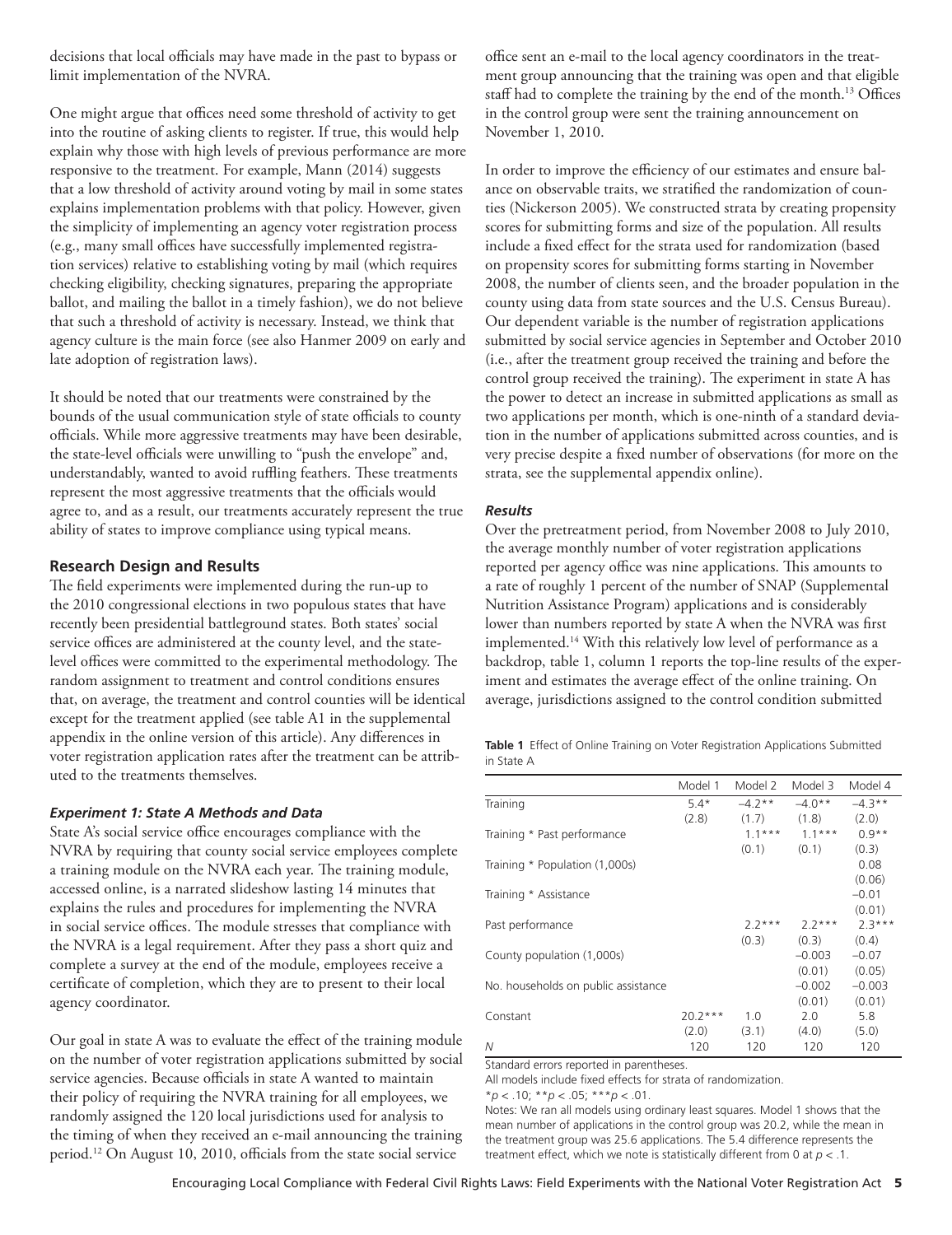

**Figure 1 Effect of Online Training on Voter Registration Applications by Past Performance in State A**

20 voter registration applications during September and October. Given that there were roughly 330,000 people on food stamps during this period, this means that the agency registered only 0.3 percent of its client base—a share that ranged from a high of 17 percent to a low of 0 percent (meaning the office did not register a single client). In comparison to this baseline, the online training module improved the average number of registration applications submitted by 5.4 per office (standard error = 2.8,  $p < .06$ ). This boost represents an increase in performance of 27 percent and is unlikely to be attributable solely to chance. Thus, it appears that the online training registers a few more people—potentially 600 over two months—but does not dramatically change the overall compliance profile.

Our primary hypothesis, however, is that the 14-minute online training will have the biggest effect among those offices who already make an attempt to register some of their clients and no effect on those ignoring the law. Table 1, column 2 reports the results of analysis that considers the effect of the training conditional on past performance (i.e., the average number of forms submitted each month). As expected, we observe larger treatment effects for offices that already make attempts to register their clients. The training had no effect on offices typically returning fewer than five applications per month (roughly half the sample) but then caused counties to submit an additional 1.1 applications (standard error =  $0.1$ ,  $p < .01$ ) in September and October combined for every application they submit in a typical month—a 50 percent increase in performance. Figure 1 graphs the treatment effect. This result is not attributable to simply having a larger supply of available applicants. Table 1, column 3 adds controls for population and number of residents on public assistance in the county, and table 1, column 4 adds the related interaction terms. The coefficients for the interaction between the training treatment and past office performance do not change meaningfully in either specification.

## *Experiment 2: State B Methods and Data*

Together, the authors and elections division leadership designed an experiment to test the effectiveness of e-mail communication with county social service offices. We randomly assigned 93 of the state's counties to one of three conditions.<sup>15</sup> In the first condition, the

elections division sent an e-mail to social service offices reminding them of their duty under the NVRA to register clients. We call this the "reminder" e-mail:

 $Dear$   $\_\_$ 

The National Voter Registration Act requires agencies that offer public assistance to also offer voter registration services. This federal mandate is an important part of our job and duty. State B is blazing new trails in registering clients and setting the standard for the nation. Please make sure you ask everyone who comes into your office to apply for services, reapply for services, or change their address whether they would like to register to vote.

The literature on performance monitoring covers a wide range of outcomes, such as productivity, effort, job satisfaction, and stress (for a review, see Stanton 2009). To signal that compliance with the NVRA was being monitored, we also created messages that incorporated information regarding their previous outcomes and encouraged county staff to surpass their previous levels. Again, we expect the effects to vary with previous commitment to voter registration activities. Given the constraints of working with what the elections division officials deemed typical of professional communications, we were not able to signal any rewards or punishments. We call this treatment the "performance" e-mail, and it adds the following paragraph to the reminder e-mail:

During the last three months \_\_\_\_ applications were processed from [public assistance and disability services] agencies in \_\_\_\_\_\_ County. Let's see if we can beat those numbers this month.

The third condition was a control group that received no special communication from the elections division. Both of the treatment e-mails were sent on September 6, 2010.E-mail addresses were confirmed ahead of time, so no e-mails were undeliverable. As our dependent variables we examined the reported registration activity at social service offices in September 2010 and October 2010.

As in state A, we constructed strata by creating propensity scores for submitting registration forms and the size of the population. We created the strata using data on the number of clients seen and the broader population in the county using data from state sources and the U.S. Census Bureau. Counties were matched into groups of three and randomly assigned to one of the three experimental conditions. Thus, the results presented include a fixed effect from the strata. The experiment is sufficiently powerful to reliably detect increases as small as 16 applications per month per county, which is one-tenth of a standard deviation in the number of applications submitted across counties (see the supplemental appendix online).

### *Results*

Column 1 of table 2 presents the differences in the number of voter registration applications submitted by each county's social service office during the two months after the intervention (September and October) across treatment conditions. On average, control counties submitted 53 voter registration applications over these two months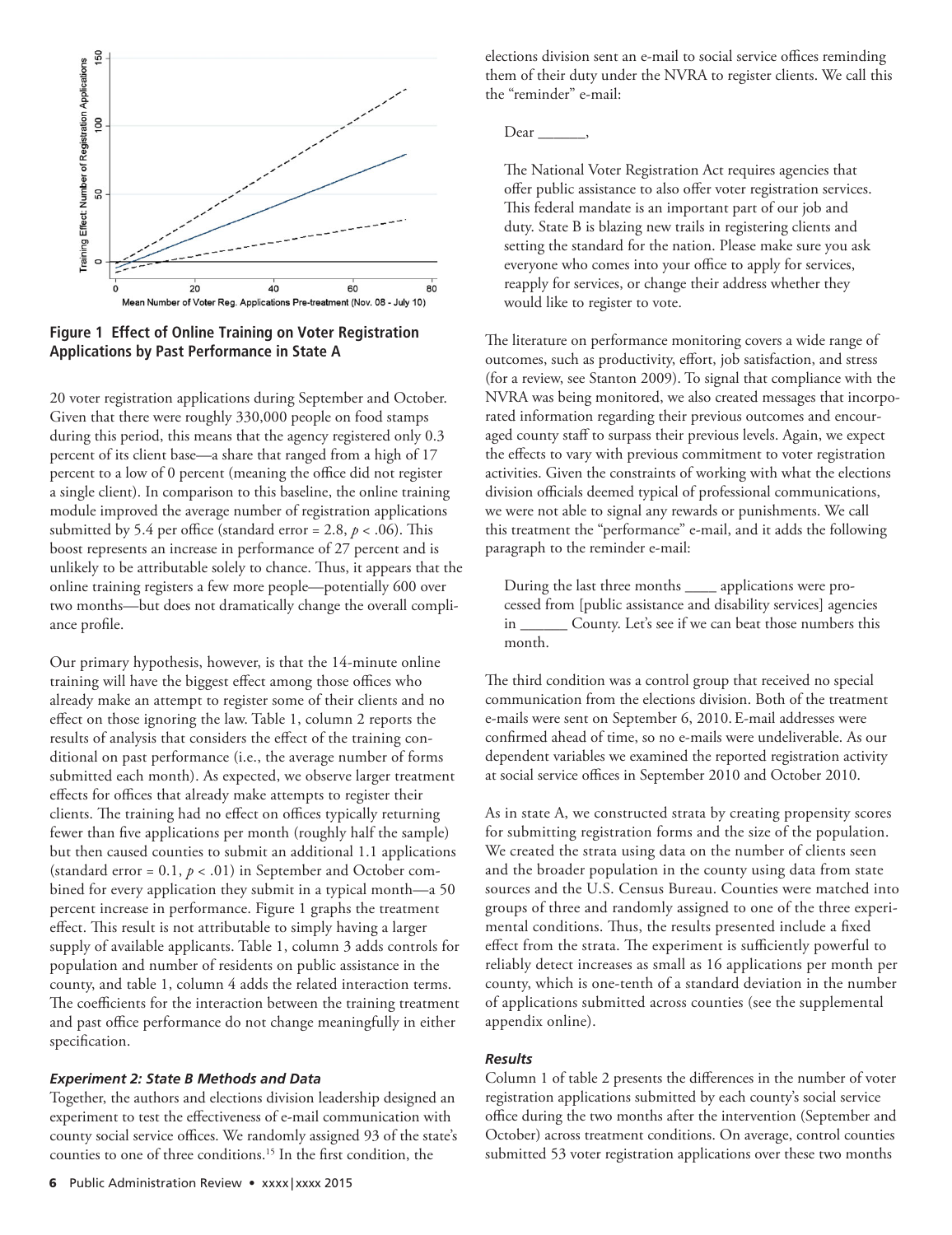|            |  |  | <b>Table 2</b> Effect of Treatment Email on Voter Registration Applications Collected |  |
|------------|--|--|---------------------------------------------------------------------------------------|--|
| in State B |  |  |                                                                                       |  |

| Variable                            | Model 1 | Model 2 | Model 3         | Model 4   |
|-------------------------------------|---------|---------|-----------------|-----------|
| Reminder e-mail                     | 7.9     | $-29.7$ | $-30.0$         | $-35.1$   |
|                                     | (17.8)  | (18.2)  | (18.8)          | (22.2)    |
| Performance e-mail                  | 14.5    | 11.3    | 13.0            | 15.7      |
|                                     | (17.8)  | (17.2)  | (17.5)          | (23.4)    |
| Reminder * Past performance         |         |         | $22***$ 23***   | $2.3***$  |
|                                     |         | (0.5)   | (0.6)           | (0.8)     |
| Performance * Past performance      |         | 0.06    | 0.04            | 1.1       |
|                                     |         | (0.4)   | (0.4)           | (0.9)     |
| Reminder * Population (1,000s)      |         |         |                 | $-1.9**$  |
|                                     |         |         |                 | (0.7)     |
| Performance * Population (1,000s)   |         |         |                 | $-2.2**$  |
|                                     |         |         |                 | (0.8)     |
| Reminder * Assistance               |         |         |                 | $0.2***$  |
|                                     |         |         |                 | (0.1)     |
| Performace * Assistance             |         |         |                 | $0.1**$   |
|                                     |         |         |                 | (0.1)     |
| Past performance                    |         |         | $13***$ $13***$ | $1.3***$  |
|                                     |         | (0.3)   | (0.3)           | (0.3)     |
| County population (1,000s)          |         |         | $-0.2$          | 1.4       |
|                                     |         |         | (0.4)           | (0.9)     |
| No. households on public assistance |         |         | $-0.01$         | $-0.1***$ |
|                                     |         |         | (0.03)          | (0.04)    |
| Constant                            | 53 2*** | 19.0    | 42.4            | 21.3      |
|                                     | (12.6)  | (12.1)  | (26.7)          | (47.5)    |
| N                                   | 93      | 93      | 93              | 93        |

Standard errors reported in parentheses.

All models include fixed effects for strata of randomization.

\**p* < .10; \*\**p* < .05; \*\*\**p* < .01.

We ran all models using ordinary least squares. Model 1 shows that the mean number of applications in the control group was 53.2, the mean in the reminder treatment group was 61.1 applications (an average increase of 7.9 applications over the control), and the mean in the performance treatment group was 67.7 applications (an average increase of 14.5 applications over the control). Neither of the differences from the control are statistically different from 0 at conventional levels.

leading up to the midterm elections, which constitutes 5.5 percent of the 938 clients for which the county submitted preference forms (i.e., clients were asked whether they would like to register).16 In comparison, counties sent the reminder e-mail returned, on average, eight more applications (standard error = 18)—an increase of 15 percent. The performance e-mail performed similarly, returning

14.5 applications on average per county (standard error = 18), which improved performance by 27 percent. However, the uncertainty around each of these estimates is sufficiently large that we cannot rule out the null hypothesis that the e-mails had no effect on office performance.

However, we expect that the nudge from the e-mails will be less effective for the least compliant offices (e.g., offices with a long history of registering no or few clients) and encourage greater compliance at offices regularly registering some clients. To test this hypothesis, we condition our analysis on the average number of voter registration applications reported by the offices in the six months prior to the experiment<sup>17</sup> and analyze the effect of the interaction between the two treatments and past performance on the average number of voter registration applications in September and October.

The results strongly suggest that response to the treatment is conditional on past registration activity and the content of the letter (see table 2, column 2). While the reminder treatment may have had a marginal effect on average, the effect of the treatment conditional on past performance is very powerful. For every application collected in an average month, the e-mail caused counties to return 2.2 (standard error =  $0.6$ ,  $p < .01$ ) additional applications in September and October. That is, counties submitting an average of fewer than 14 applications per month show no gain from receiving the reminder e-mail, but the treatment caused counties to collect an additional two cards for every card they averaged in the past. This result is not only statistically significant but also a staggering improvement in performance (see figure 2, panel A for a graphical depiction). In order to provide evidence that the result is not being driven by larger counties simply having more clients to register, column 3 in table 2 adds control variables for total population and the number of residents on public assistance in the county, and column 4 in table 2 adds additional interaction terms with the treatment. The fact that our key estimated coefficients remain unchanged strongly suggests that the finding is not driven by the supply of the potential clients but instead by past performance, which is consistent with our hypothesis.



**Figure 2 Treatment Effects by Past Voter Registration Applications Returned in State B**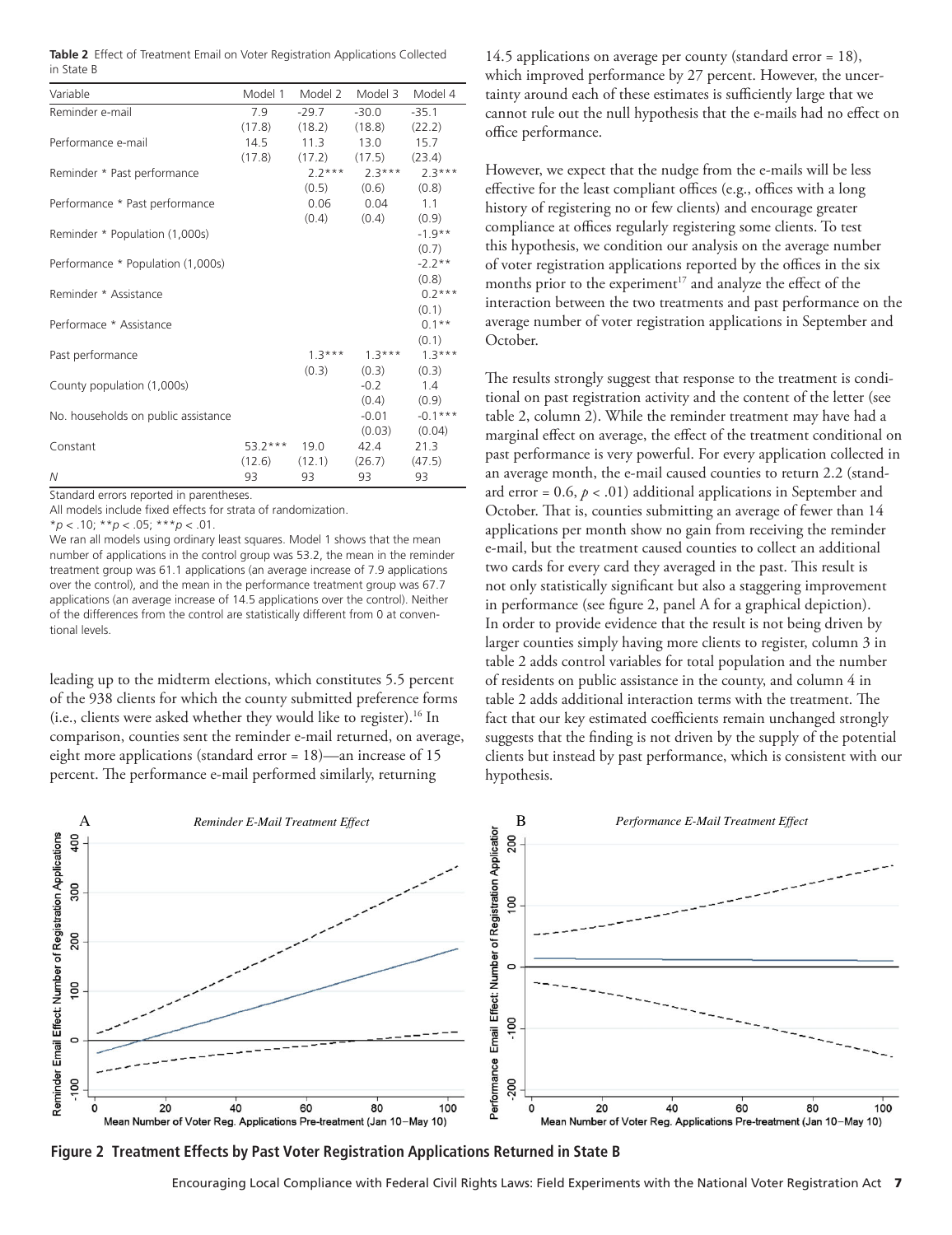In contrast, the performance e-mail showed no similar improvement in performance based on prior behavior. Not only do the coefficients fail to approach traditional thresholds for statistical significance in table 2, but also the graph of the overall treatment effect's most striking feature is its flatness (see figure 2, panel B). While we hoped to demonstrate the importance of the task attentiveness to treatment responsiveness, it is hard to view the performance e-mail as anything other than a curious null finding.

## **Conclusion**

This article presents the results from a collaboration between social scientists and state officials to evaluate the effectiveness of low-cost

interventions typical of those used by state officials to spur local bureaucrats toward greater compliance. In this case, the state officials wished to increase local compliance with a federal civil rights law. Our results show that subtle messages delivered by e-mail and a computer-based training module on NVRA compliance practices can modestly boost the number of voter registrations the local officials submit. However, the treatments we investigated were less than universally effective and were insufficient to bring registration

levels at agencies to new heights, leaving the potential of the NVRA unfulfilled.

Specifically, for the agencies that were least compliant prior to the interventions—including agencies that registered no applicants over many consecutive months—the interventions had no effect. However, offices that had performed better in the recent past did improve performance. Moreover, our results related to the performance e-mail in state B suggest that drawing agency managers' attention to monitoring from afar is insufficient on its own to bring about significant increases in voter registration activity, regardless of past performance.

Ensuring compliance with the NVRA is of interest not only to Congress and federal officials charged with enforcement but also to state election officials who have special supervisory responsibilities under the NVRA. In addition, this research is relevant to state health and human services agencies that must implement provisions of the NVRA and risk litigation when local agencies do not. Moreover, the issue is of interest to advocacy groups that argue that millions of low-income citizens are denied eased access to voter registration applications when the NVRA is not implemented in these agencies.

Our article offers several possible lessons for practitioners and researchers regarding bureaucratic compliance, performance management, or policy reform. First, changing the behavior of offices that are not fully cooperating with a mandate requires stronger interventions than training and communications, which assume a baseline level of policy support, awareness, or capacity. Such interventions may modestly boost the performance of offices already complying with mandates, but they have little effect on the worst offenders (see also Kroll and Moynihan 2015 regarding when training staff members for "implementation reform" may not be successful).

Subtle messages delivered by e-mail and a computer-based training module on NVRA compliance practices can modestly boost the number of voter registrations the local officials submit.

Second, our studies highlight the implementation problems that can occur when complex, multilevel principal–agent relationships are relied on for accountability but not structured properly. For instance, the state election offices are required to coordinate state NVRA activity, but they have no authority over local social service offices. When passing the original law, Congress may have put too much faith in voluntary enforcement actions by many of the parties involved in the multifaceted chain of principals and agents: the DOJ, state and local election officials, and state and local social service agency employees. More explicit monitoring instructions and situating the monitoring within the agency tasked with registration may have improved performance. Future legislation should con-

> sider improving authority and monitoring by providing for a clearer hierarchy and process of control over implementation.

> Third, for the reasons discussed in this article, it seems unlikely that states will initiate more aggressive tactics. Thus, agencies tasked with monitoring bureaucratic compliance should be willing to craft and test interventions that will increase compliance without rocking the boat, so to speak, of relationships between levels of government.

Finally, the experiments reported here offer examples that partnerships between government actors and academics are not only feasible but also can yield useful results. The officials we partnered with were responsible and dutiful public servants who earnestly wanted to improve compliance with the dictates of the NVRA. In state A, the trainings had been implemented for several years, and the feedback from social service workers was generally positive. In state B, the election office had considered implementing regular personal communication with the county social service offices but was reluctant to engage in it because they were uncertain of its value. By conducting the experiments with academic partners, government officials estimated the effectiveness of these tactics, and these estimates could then be used to calculate return on investment from the activities.

The real value of such partnerships, however, would be unlocked by engaging in a longer-term research agenda, in which many strategies to improve government performance could be rigorously tested. Our hope is that experiments like these, and partnerships between academic researchers and government officials or advocates, regarding bureaucratic compliance with civil rights laws, become more common.

#### **Acknowledgments**

We thank the officials in the states who worked with us to design and implement this project. For valuable input, we also thank Antoine Banks, Sarah Brannon, Dan Biggers, Anne Cizmar, Lisa Danetz, James Dowell, Yujin Kim, Jared McDonald, Lorraine Minnite, Scott Novakowski, Gilbert Nunez, Michael Slater, representatives from the State A League of Women Voters, participants in the University of Maryland American Politics Workshop, and the anonymous reviewers. This research was made possible (in part) by a grant from the Carnegie Corporation of New York. The statements made, views expressed, and any errors are solely the responsibility of the authors.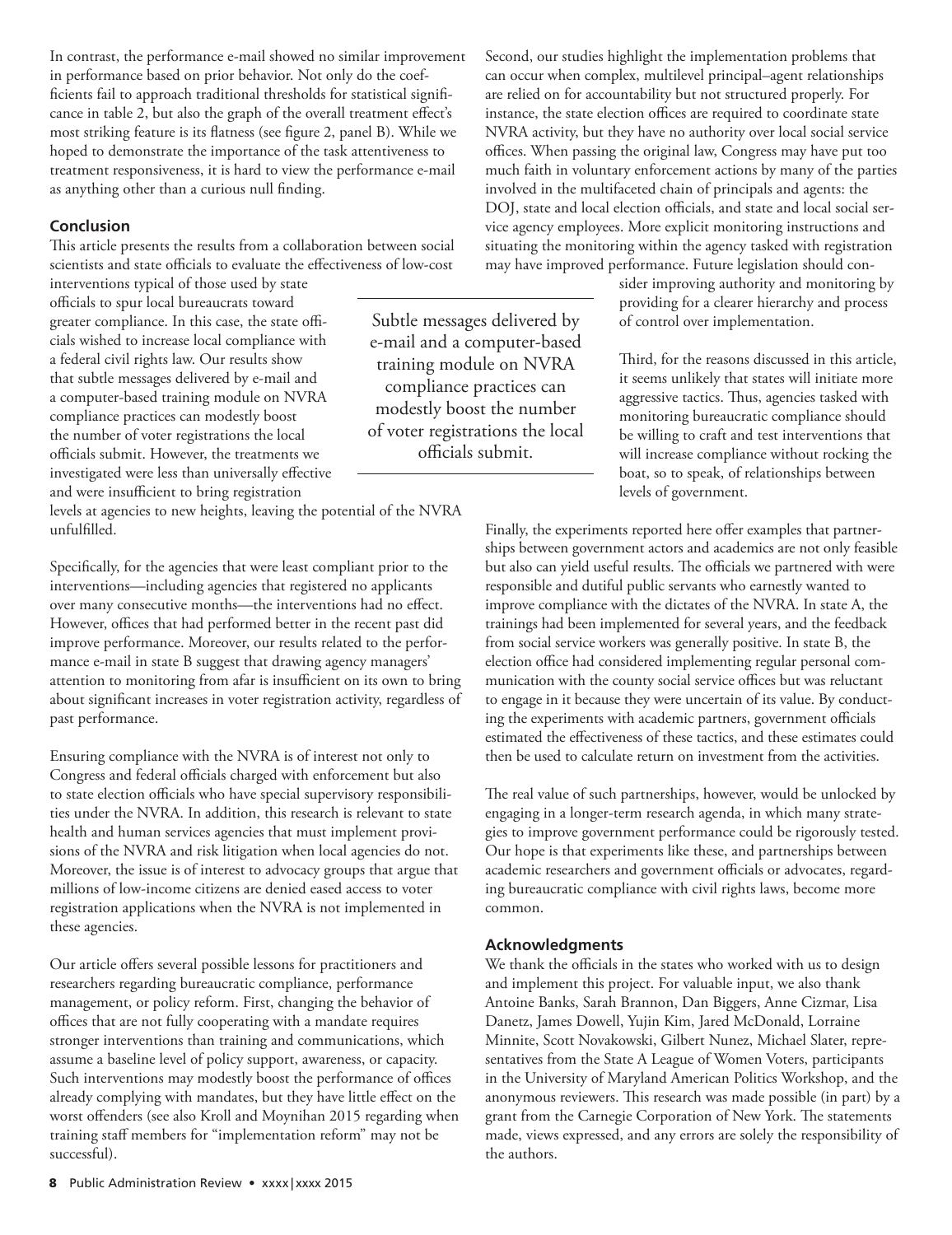#### **Notes**

- 1. North Dakota is the only state without a voter registration requirement.
- 2. Six states are exempt from some provisions of the NVRA, including the public assistance agency provisions: Idaho, Minnesota, New Hampshire, North Dakota, Wisconsin, and Wyoming. For a general review of various requirements in the NVRA, see Rogers (2009).
- 3. Comparing the bottom three deciles and top three deciles, the difference is still large, with registration rates of 62 percent on the low end and 83 percent on the high end.
- 4. For the purposes of the NVRA, "public assistance agencies" include those administering Medicaid, the Supplemental Nutrition Assistance Program (formerly the food stamp program), Temporary Assistance for Needy Families, and the Special Supplemental Nutrition Program for Women, Infants, and Children (commonly known as WIC).
- 5. See, for instance, *Association for Community Organizations for Reform Now v. Miller* (129 F.3d 833 [1997]).
- 6. States that resisted implementation and failed to comply in the first year or more included California, Illinois, Michigan, and Pennsylvania, among others.
- 7. Additional evidence of compliance problems comes from the wide variance within many states in output by county agencies (Herman and Hess 2008; Hess 2007). In some investigations, local offices with large client populations were found to have registered no citizens for many consecutive months or longer.
- 8. For a review of implementation problems, see Hill and Hupe (2009). For implementation problems with civil rights laws in particular, see Bullock and Lamb (1984).
- 9. This is just a partial listing of factors that may explain variation in how bureaucratic agents comply with or implement policies and programs. For a thorough review of several decades of implementation theory see Hill and Hupe (2009).
- 10. Initially this was done in motor vehicle departments with non-carbon-copy paper. Forms for voter registration were underneath the application for a driver's license, and the name and address of the applicant were copied to it. Applicants would then only need to provide additional information that was pertinent for elections (such as party) and sign any state-required statements regarding citizenship, age, nonfelon status, and so on. This was not required of social service agencies.
- 11. Indeed, for these reasons, it was the policy of the National Association of WIC Directors to oppose WIC agencies registering voters, and that organization worked with Senator Mitch McConnell in attempts to remove WIC from the NVRA (Congressional Record-Senate August 12, 1994, 22103–22104).
- 12. Some jurisdictions share offices and jointly report information on applications for services. These were combined for all analyses.
- 13. According to log-in information, agency staff in 70 percent of the jurisdictions took the training in August or September 2010, with nearly 90 percent of the activity taking place between August 10 and August 31. Unfortunately, we do not have additional information on the number of staff who should have taken the training. Because we cannot measure who received the treatment, it is best to view our results as intent to treat effects.
- 14. SNAP (food stamp) applications are a conservative proxy for office traffic, as they do not account for other types of services. However, using this number alone prevents double counting applicants for more than one program.
- 15. Several counties were excluded from the study because at least one of the following applied to them: (1) received a letter from the DOJ encouraging compliance with the NVRA in the recent past; (2) shifted to an electronic client interface in which the interaction was scripted and set by a program; (3) too large to have a good match with a third county.
- 16. It is not possible to know the number of clients served during these months. The closest thing we have to a denominator is the number of people the office asked to register. If the office did not ask the question, then they would not appear in the data.

17. January to July, omitting June. June was omitted because the data do not correlate highly with any of the other months and are likely compromised in some way. Including June in this average does not appreciably change our results.

#### **References**

- Bardach, Eugene. 1998. *Getting Agencies to Work Together: The Practice and Theory of Managerial Craftsmanship.* Washington, DC: Brookings Institution Press.
- Bartels, Larry M. 2008. *Unequal Democracy: The Political Economy of the New Gilded Age.* Princeton, NJ: Princeton University Press.
- Bertrand, Marianne, and Sendhil Mullainathan. 2003. Are Emily and Greg More Employable than Lakisha and Jamal? A Field Experiment on Labor Market Discrimination. Working Paper no. 9873, National Bureau of Economic Research. http://www.nber.org/papers/w9873 [accessed September 28, 2015].
- Bullock, Charles S., and Charles M. Lamb. 1984. *Implementation of Civil Rights Policy.* Monterey, CA: Brooks/Cole.
- Danetz, Lisa J. 2013. Testimony of Lisa J. Danetz, Senior Counsel, Demos to the United States Commission on Civil Rights Increasing Compliance with Section 7 of the NVRA. April 19. http://www.demos.org/sites/default/files/publications/ Final%20USCCR%20Testimony.pdf [accessed September 28, 2015].
- Davis, Jonathan E. 1997. The National Voter Registration Act of 1993: Debunking State's Rights Resistance and the Pretense of Voter Fraud. *Temple Political and Civil Rights Law Review* 6: 117–37.
- Demos. 2010. Court Rules That New Mexico Is in Violation of Federal Voter Registration Law. News release, December 22. http://www.demos.org/press-release/court-rulesnew-mexico-violation-federal-voter-registration-law [accessed September 28, 2015].
- Demos, and Project Vote. 2004. Demos, Project Vote Criticize DOJ after Meeting about NVRA Enforcement. News release, September 28. http://www.demos.org/ press-release/demos-project-vote-criticize-doj-after-meeting-about-nvra-enforcement [accessed September 28, 2015].
- Edelman, Lauren B. 1992. Legal Ambiguity and Symbolic Structures: Organizational Mediation of Civil Rights Law. *American Journal of Sociology* 97(6): 1531–76.
- Ewald, Alec C. 2009. *The Way We Vote: The Local Dimension of American Suffrage.* Nashville, TN: Vanderbilt University Press.
- Federal Election Commission (FEC). 1997. The Impact of the National Voter Registration Action of 1993 on the Administration of Elections for Federal Office 1995-1996. http://www.eac.gov/assets/1/AssetManager/The%20 Impact%20of%20the%20National%20Voter%20Registration%20Act%20 on%20Federal%20Elections%201995-1996.pdf [accessed September 28, 2015].
- Griffin, John D., and Brian Newman. 2005. Are Voters Better Represented? *Journal of Politics* 67(4): 1206–27.
- Groarke, Margaret M. 2000. Expanding Access to the Vote: An Analysis of Voter Registration Reform in the United States, 1970–93. PhD diss., City University of New York.
- Grodzins, Morton. 1966. *The American System: A New View of Government in the United States.* Chicago: Rand McNally.
- Hanmer, Michael J. 2009. *Discount Voting: Voter Registration Reforms and Their* Effects. New York: Cambridge University Press.
- Herman, Jody. 2008. NVRA Public Agency Registration (Section 7) Field Research Results. http://projectvote.org/images/publications/NVRA/NVRA\_Field\_ Research\_Results\_Memo\_5-1-08.pdf [accessed October 30, 2014].
- Herman, Jody, and Douglas R. Hess. 2008. Investigating Voting Rights in Colorado: An Assessment of Compliance with the National Voter Registration Act in Public Assistance Agencies. http://www.issuelab.org/resource/investigating\_voting\_ rights\_in\_colorado\_an\_assessment\_of\_compliance\_with\_the\_national\_voter\_ registration\_act\_in\_public\_assistance\_agencies [accessed September 28, 2015].
- Herman, Jody, Douglas R. Hess, and Margaret Groarke. 2008. A Review of Academic Literature on the Effectiveness of the National Voter Registration Act. http://www.projectvote.org/wp-content/uploads/2009/07/NVRA-Literature-Review-FINAL.pdf [accessed September 28, 2015].